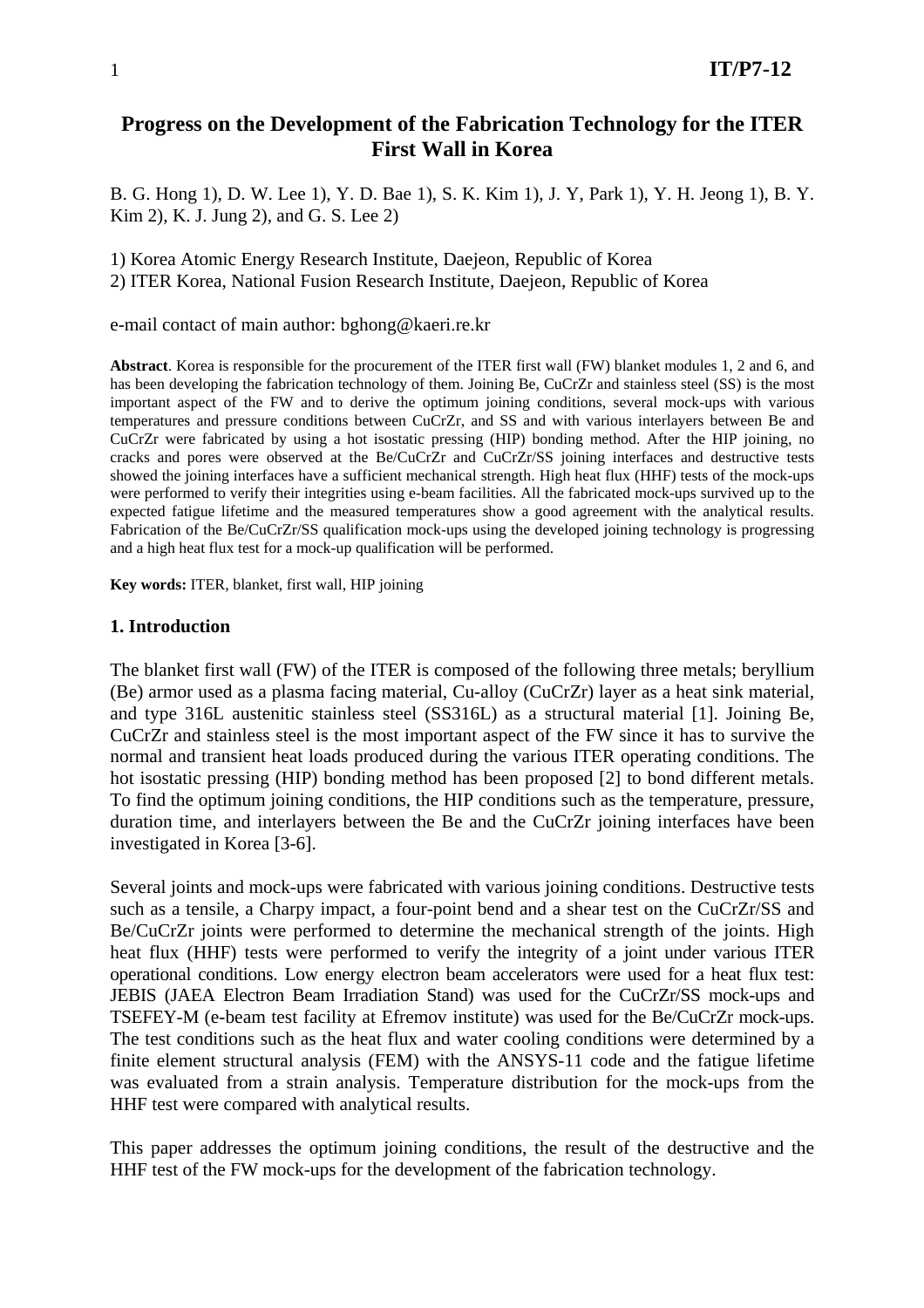### **2. Fabrication of the mock-ups**

### **2.1. 50x100 CuCrZr/SS mock-ups**

With the HIP conditions of 1050 °C and 100 MPa for 2 hours, a 50-mm  $x100$ -mm CuCrZr/SS mock-up was fabricated as shown in Fig. 1; 102-mm long, 50-mm wide, and 72-mm thick with two circular cooling tubes in the CuCrZr and two cooling holes in the SS block, respectively (10- and 15-mm ID). To install the mock-up in to the JEBIS (JAEA Electron Beam Irradiaion Test Stand), manifolds were welded to it. The specimen was fabricated with the same method as the mock-up. No defects such as cracks or pores were observed at the CuCrZr/SS joining interface, when its microstructure was observed by SEM. Tensile tests were performed on the joint specimens as well as the CuCrZr and SS base metals at room temperature. The tensile strength of the joint specimens was similar to that of the CuCrZr base metal (300 MPa). All the specimens revealed a cup-and-cone-type fracture. A fracture did not occur at the interface, but in the CuCrZr base metal. A Charpy impact test was performed on the CuCrZr/SS joint specimens together with the CuCrZr and SS base metals at room temperature. The CuCrZr/SS joint revealed a fracture with an impact energy of 22 J/cm<sup>2</sup>. The joint specimen was fractured at the CuCrZr side of the joining interface which revealed a brittle fracture, while the CuCrZr and SS base metals revealed a ductile fracture.



*FIG.1. Schematics and a photo of the fabricated Cu/SS mock-up.*

### **2.2. 50x50x1 Be/CuCrZr mock-ups**

Two 50-mmx50-mm x1 Be/CuCrZr mock-ups were fabricated with the HIP conditions of 580/620 °C and 100 MPa for 2 hours including a post heat treatment after a HIP of a CuCrZr and SS tube with 1050 °C and 100 MPa for 2 hours. The interlayers such as a 1- $\mu$ m Cr/10- $\mu$ m Cu and a 10-µm Ti/10-µm Cu on a Be/CuCrZr interface were used. Figure 2 shows the schematics and a photo of the fabricated mock-ups: Be tile is 50-mm long, 50-mm wide, 10 mm thick and the Cu block is 50-mm long, 50-mm wide, 22-mm thick with two circular cooling tubes (10-mm ID, SS316L). To install the mock-up in to the TSEFEY (e-beam test facility at Efremov institute), manifolds were welded to it. With the specimen fabricated with the same conditions as the mock-ups, the microstructure of the interface was observed and no cracks and pores were observed at the Be/CuCrZr joining interface. Results of the shear tests showed a shear strength of about 169 - 181 MPa for the Cr/Cu interlayer and of about 70 - 90 MPa for the Ti/Cu interlayer. Ultrasonic test was performed with the fabricated mock-up using a probe which had a 5 MHz frequency, 0.25 inch diameter, and was a flat-type, and no defects were found in the Be/CuCrZr interfaces.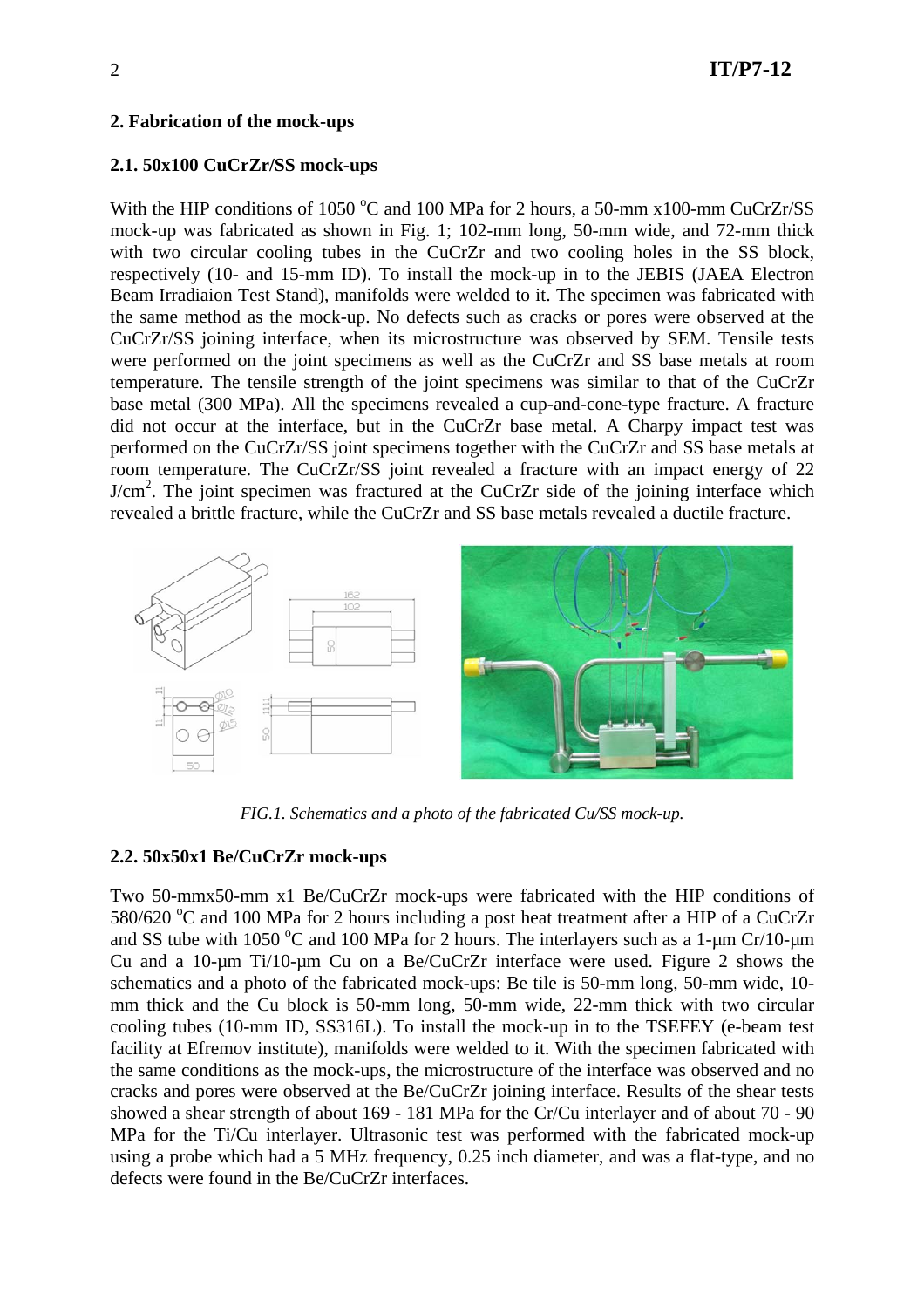

*FIG.2. Schematics and a photo of the fabricated Be/Cu mock-up.*

## **2.3. 80x80x3 Be/CuCrZr/SS mock-ups**



*FIG. 3. Schematisc and a photo of the Be/Cu/SS mock-ups.* 

Two 80-mmx80-mmx3 Be/CuCrZr/SS mock-ups for the HHF test were fabricated on the basis of the following joining conditions; Be/CuCrZr joints were successfully fabricated by a HIP at 580  $^{\circ}$ C and 100 MPa for 2 hours including a post heat treatment after a HIP of the CuCrZr and SS tube with 1050 °C and 100 MPa for 2 hours. The 1-um Cr/10-um Cu interlayer was used at Be/ CuCrZr joining interface. After a HIP joining, no cracks and pores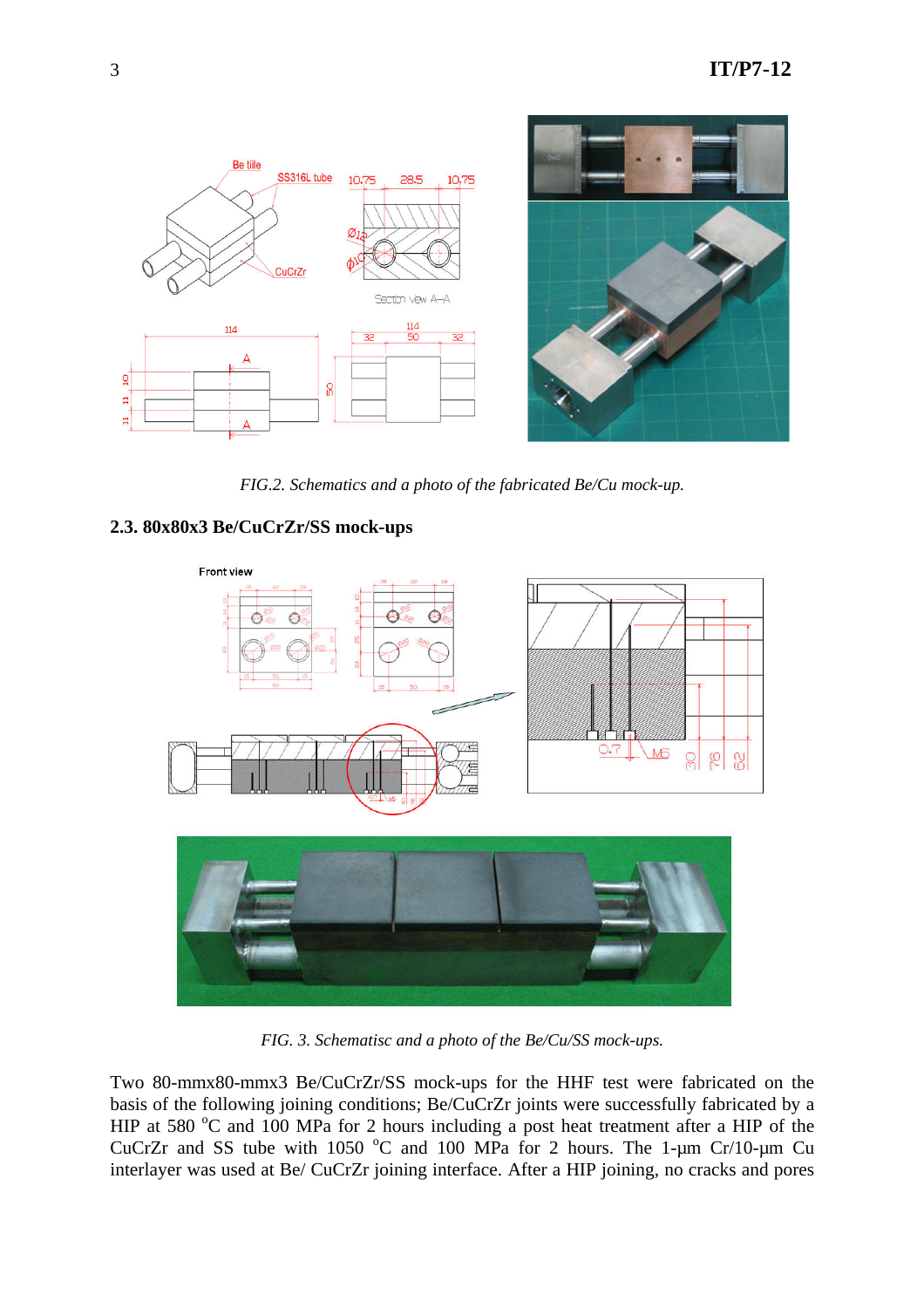were observed at the joining interfaces. Three Be tiles, 80-mm long, 80-mm wide, 10-mm thick were used: the CuCrZr block is 244-mm long, 80-mm wide, 25-mm thick with two circular cooling tubes (10-mm ID, SS316L): SS block is 244-mm long, 80-mm wide, 49-mm thick with two holes for coolant (20-mm D). Nine thermocouples were installed at each mock-up to measure the temperature at an inner part of a mock-up and additional coolant pipes and manifolds were welded to the mock-ups in order to install it at TSEFEY, as shown in Fig. 3. The shear specimen which is 50-mm long and 10-mm wide, and the other conditions which followed ASTM B432, ASTM A265, and JIS G0601 were fabricated with the same conditions as the mock-ups for the shear tests. The loading speed was 0.5 mm/min and the shear strength was about 200 MPa. Ultrasonic test was performed with the fabricated mockup using a probe which had a 5 MHz frequency, 0.25 inch diameter, and was a flat-type, and no defect was found in the Be/ CuCrZr interfaces.

### **3. High Heat Flux Test**

Finite element structural analyses were carried out to determine the test conditions and to predict the fatigue lifetime of the mock-ups according to the various ITER operation conditions. In order to reduce the test time, an acceleration test was performed by increasing the heat flux up to 3.2 MW/m<sup>2</sup> for the CuCrZr/SS mock-ups, 2.5 MW/m<sup>2</sup> for the Be/CuCrZr mock-ups, and 1.5 to 2.0 MW/m<sup>2</sup>, for the Be/CuCrZr /SS mock-ups where the heat fluxes were determined to avoid the evaporating temperature of a Be tile. In the 3-dimensional FEM analysis with ANSYS-11, a uniform heat flux was applied to the Be tiles at the heating phase and the coolant flows continuously during the heating and cooling phases. The simulation and test conditions for each test are summarized in Table 1.

| Items                                    |          | 50x100                           | 50x50x1                          | 80x80x3                            |       |
|------------------------------------------|----------|----------------------------------|----------------------------------|------------------------------------|-------|
|                                          |          | CuCrZr/SS MU                     | Be/CuCrZr MU                     | Be/CuCrZr/SS MU                    |       |
| Loaded heat flux<br>[MW/m <sup>2</sup> ] |          | 3.2                              | 2.5                              | 1.5                                | 2.0   |
| Water flow rate<br>[kg/sec]              |          | 0.471                            | 1.57                             | 0.738                              |       |
| Velocity<br>[m/sec]                      | SS tube  | 3.0                              | 10                               | 4.7                                |       |
|                                          | SS hole  | 1.33                             |                                  | 1.2                                |       |
| Duration time                            |          | 30 sec heating<br>60 sec cooling | 40 sec heating<br>40 sec heating | 100 sec heating<br>100 sec cooling |       |
| Inlet water conditions                   |          | 0.1 MPa, 25 °C                   | 0.1 MPa, $25^{\circ}$ C          | 0.1 MPa, $25^{\circ}$ C            |       |
| Max. surface<br>temperature $[°C]$       |          | 412                              | 478.3                            | 403.5                              | 543.2 |
| Max. deformation<br>[mm]                 |          | 0.75                             | 0.276                            | 0.868                              | 1.2   |
| Max.<br>strain $[%]$                     | SS tube  | 0.66                             | 0.44                             | 0.94                               | 1.31  |
|                                          | Cu block | 0.47                             | 0.43                             | 0.85                               | 1.17  |
| Number of cycles<br>to a failure         |          | 1350                             | 1900                             | 220                                | < 100 |
| Tested cycles                            |          | 1530                             | 1000                             | 1000                               | 268   |

*TABLE 1. Summary of the simulation and high heat flux tests.*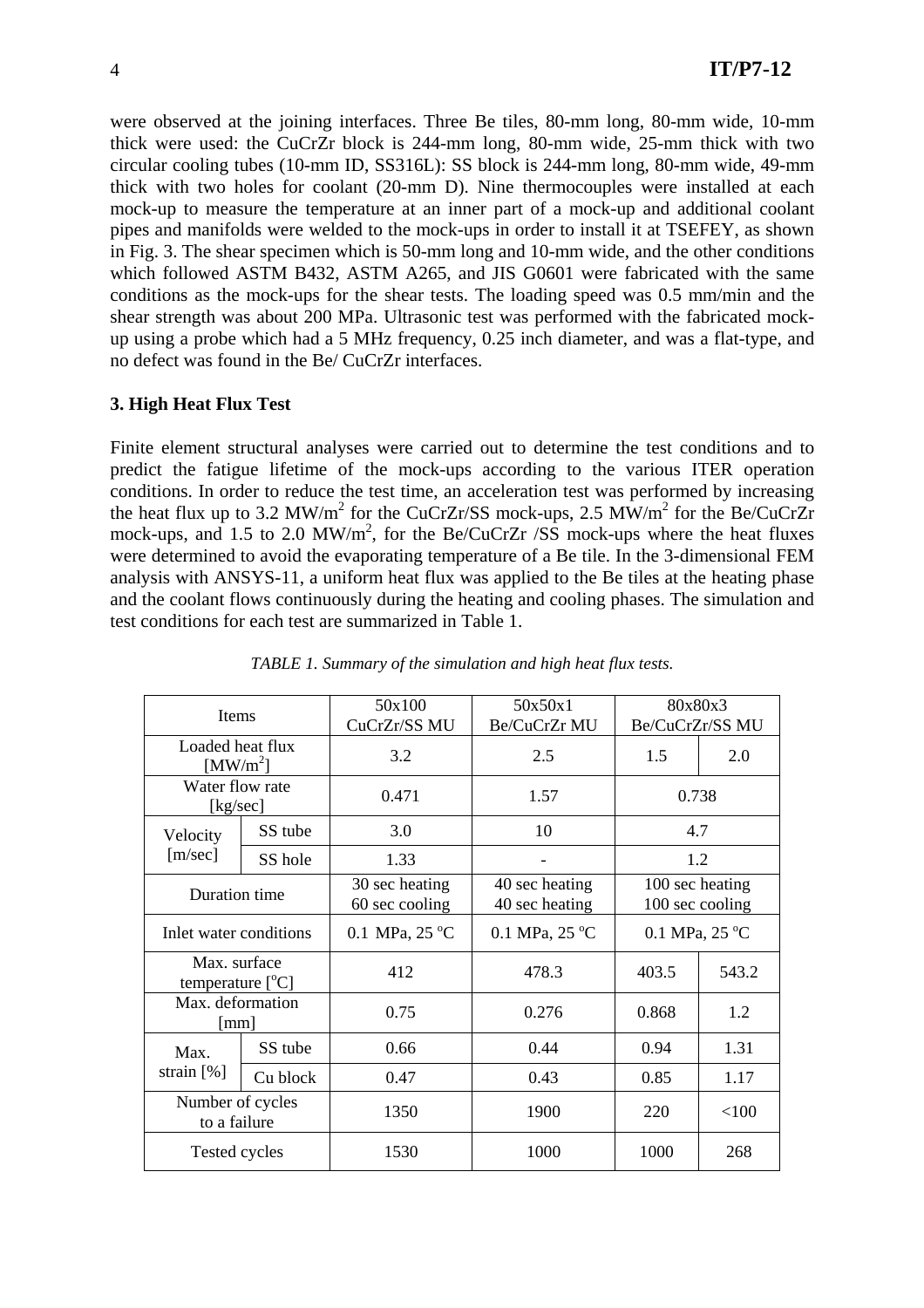Temperature distributions at a heating phase and the temperature evolutions of the mock-ups were calculated. Among them, the case of the 80x80x3 Be/CuCrZr /Su mock-up is shown in Fig. 4. Deformation and strain distributions at a heating phase are shown in Fig. 5 for the case of the 80x80x3 Be/ CuCrZr/SS mock-up. The maximum deformations at a Be tile, the maximum total strains, and the estimated numbers of cycles to a failure are also summarized in Table 1.

In the HHF test, a pre-determined heat flux was used for each mock-up. During the heating by e-beam, the surface temperature of a mock-up was measured by an IR camera and a pyrometer to monitor a sudden increase of the temperature by a delamination or irregular heat flux. The HHF tests were performed up to the cycles shown in Table 1 without any sudden increase of the temperature, and no delamination, nor failure was found after the tests. Figure 6 shows the comparison of the temperature between the measured and analytical results for the CuCrZr/SS and Be/CuCrZr mock-ups. Some thermocouples were detached from their original location and delayed responses were observed. But most of the measured temperatures show a good agreement with the analytical results.





*FIG. 4. Temperature distribution and evolution for the case of the 80x80x3 Be/CuCrZr/SS mock-up.*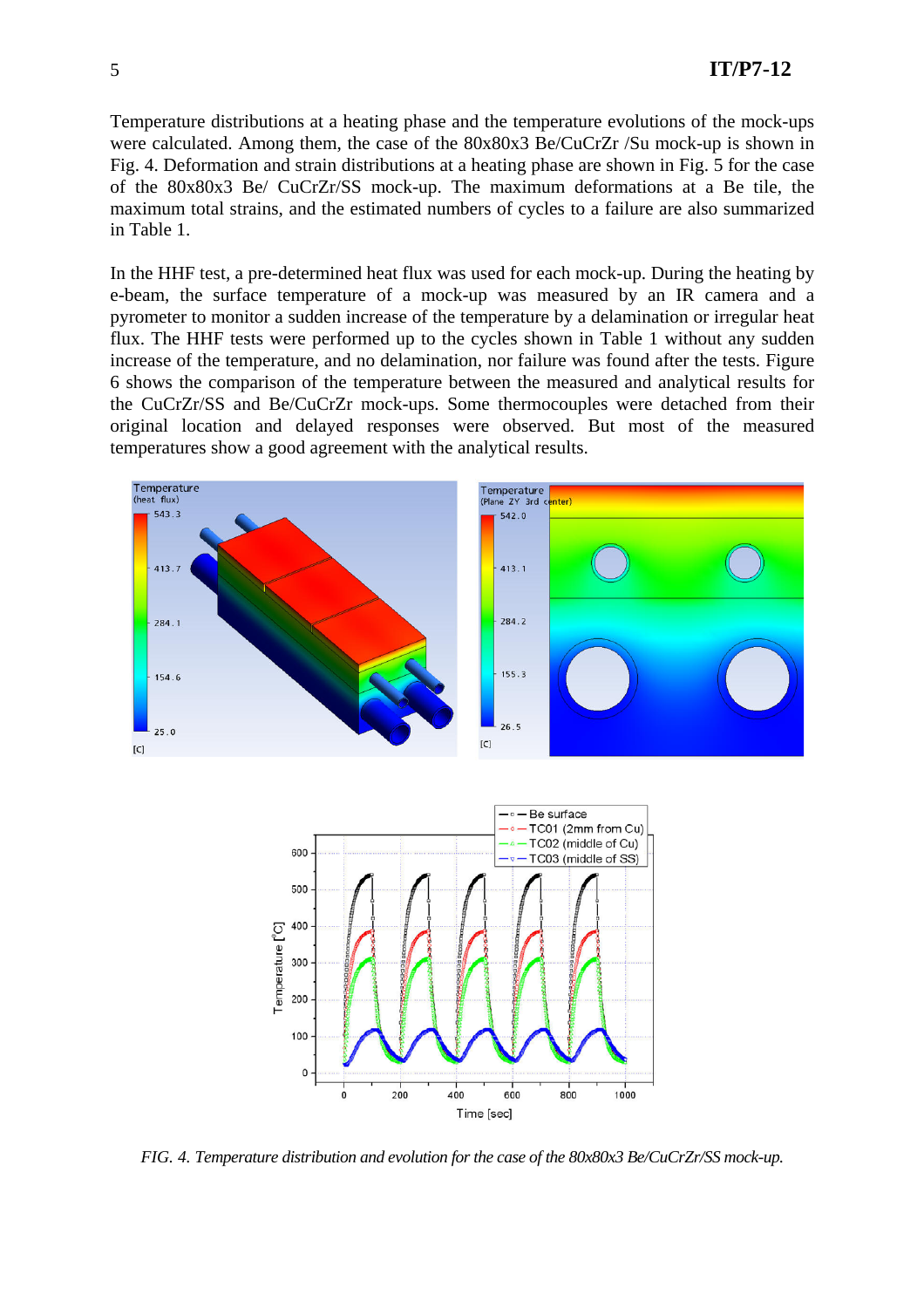

*FIG.5. Deformation and von Mises strain distribution at a heating phase for the case of 80x80x3 Be/CuCrZr/SS mock-up.* 



*FIG.6. Comparison of the temperature between the measured and analytical results*